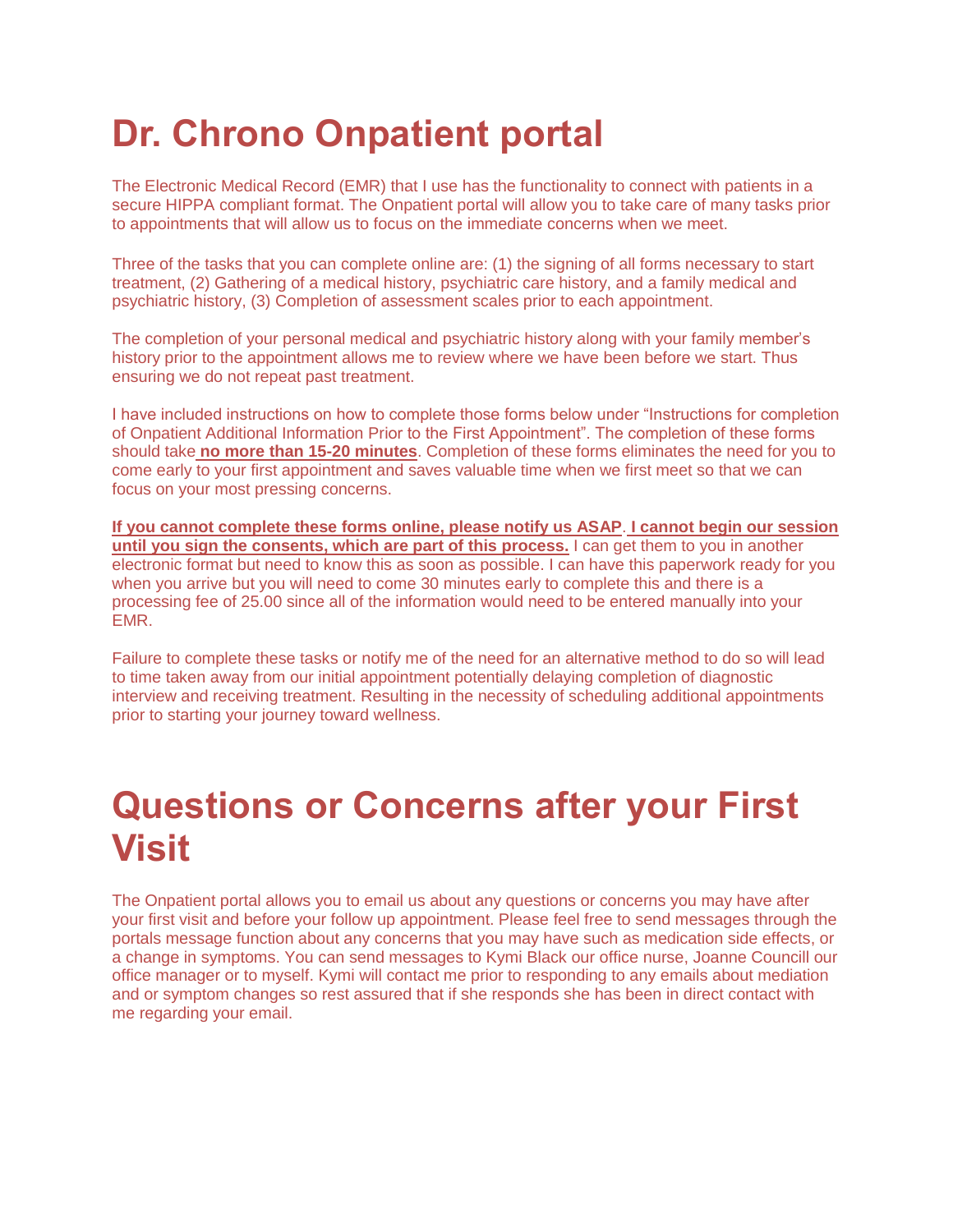## **Release of Information for Past Records**

You will be able to download a release of information form one of 2 ways.

1. By clicking the link below or going to our website. Our website can be accessed by searching Councill Psychiatric Care Specialists and using the drop down menu to select new patients.

<http://www.councillpsychiatric.com/newclients.html>

2. From Onpatient Portal after completing the forms by following the instructions below.

Please download as many copies as you need to. Once you have downloaded the form please completely fill it out.

You will want to complete one form for each of your medical or psychiatric providers (therapists, Psychiatrists, Nurse Practitioners, Medical Providers) or for your son's or daughter's providers if they are the one being seen by me.

Please include any psychological testing done by your son or daughter's school or other providers.

Be sure to also include any inpatient records for psychiatric hospitalization as well.

By receiving past records I am able to clearly see what providers have diagnosed, prescribed, or treated you or your loved one with in the past. **This is very important** as it allows me to get a clear picture of what has been done in the past and allow us to move forward from there rather than reviewing treatment history. I will review all records prior to your first appointment with me.

# **Instructions for Completion of Onpatient Additional Information Prior to the First Appointment**

These Instructions will help you to fill out the information contained in the Onpatient additional information section.

The forms that you will need to complete can be accessed by accepting the Onpatient invite sent to you in a separate email from this one. You should have received the invite along with this email when you scheduled your first appointment. Your access invitation is only good for 5 days after it has been sent. So if you waited longer than 5 days to sign up for the onpatient portal you can contact the office manager Joanne either through email or by phone and she will send you a new invite. Once you have received your invite you can sign up by following the link in the invite and entering your date of birth and phone number.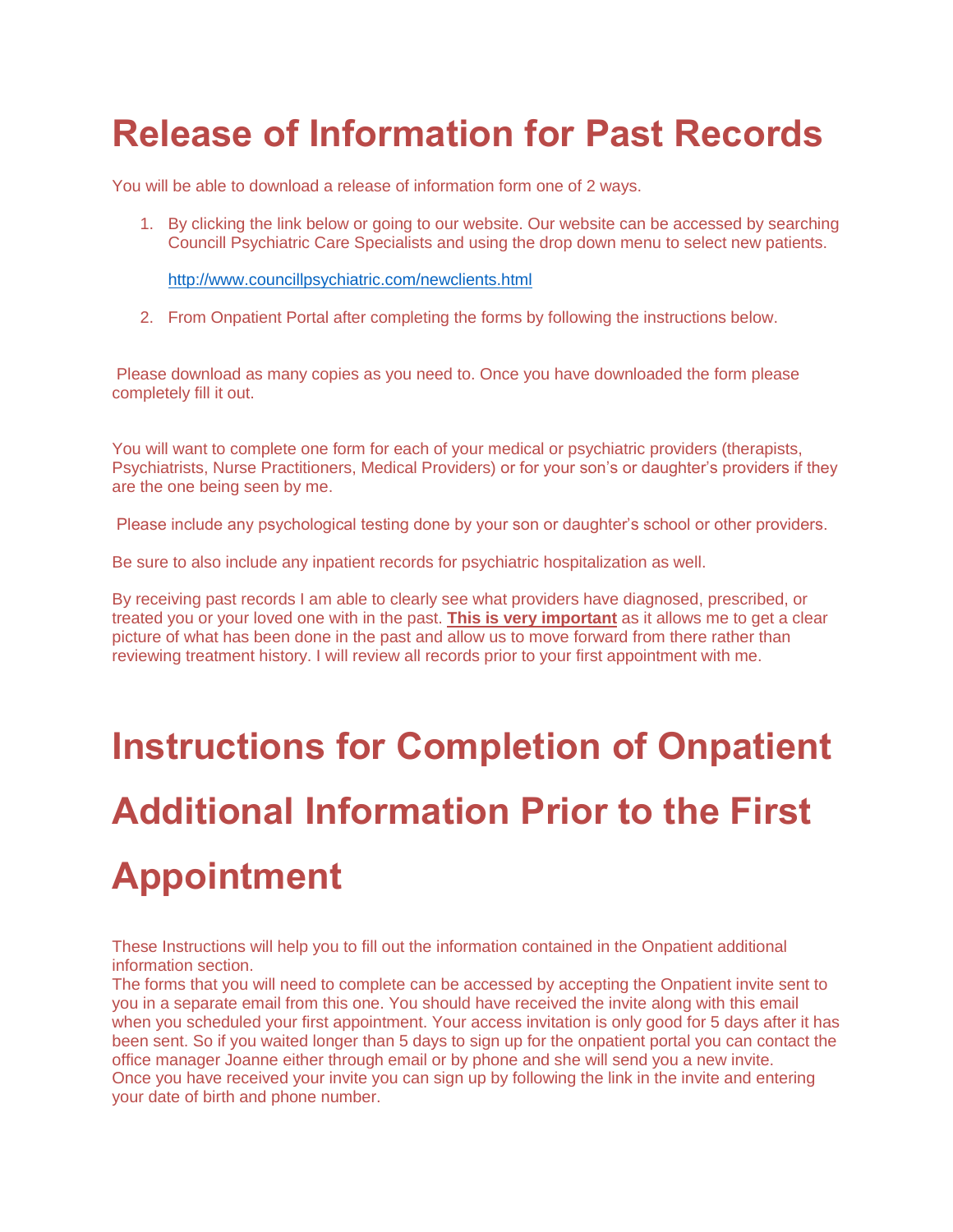- 1. Once you have accessed the portal click on the "check in" box.
- 2. Fill in the boxes with your address emergency contact etc until you reach the section titled "Additional Info"
- 3. The First box in this section is titled "established patient" click on this box.You will see several additional boxes you can click on after you have clicked "established patient".These are the scales that you will fill out before each appointment in the future. The scales allow us (you and I) to more accurately determine how effective the medications are at lessening or eliminating your symptoms.
- 4. Check or click on the box labeled "CUDOS Depression and Anxiety"
- 5. You will see a picture appear with instructions in it. Review the instructions then complete the information by selecting the most applicable choice for each. When you reach the next check box titled "Severity of Posttraumatic Stress Symptoms- Adult" stop and proceed to the next step (#6 below).
- 6. Check or click on the box labeled "medical history"
- 7. Each of the questions in this section are numbered. The space to place instructions in the Dr.Chrono system is limited and so this document will fully explain the required information for those fields that may require a fuller explanation due to limited space.

#### **Questions 1-11 deal with personal medical history for yourself or your son or daughter**

1. Question 1 asks about any types of medical illness you have experienced or been diagnosed with in the past or recently. You can Click on the box underneath the question and select any of the illnesses by clicking on them. (To select multiple answers please hold down the Control key. For MAC users hold down the command key). You can select as many illnesses/diagnoses as applicable.

2. Question 2 is a follow up to question 1 and asks that you document when you were first diagnosed with each of the illnesses/diagnoses that you selected in question 1. A year is accurate enough as far as the time diagnosed. You do not need to list the month and day.

3. This question is asking if you have ever had the following surgeries. You can Click on the box underneath the question and select any of the surgeries by clicking on them. You can select as many surgeries as applicable. (To select multiple answers please hold down the Control key. For MAC users hold down the command key).

4. Question 4 is asking what year each of the surgeries was completed in question 3. A year of completion is all you need to indicate here.

5. This question is asking about any illnesses you or your loved one may have experienced as a child. You can Click on the box underneath the question and select any of the illnesses by clicking on them. You can select as many illnesses/diagnoses as applicable. (To select multiple answers please hold down the Control key. For MAC users hold down the command key).

6. Similar to what you did for questions 2. and 4. you just need to list the illnesses you selected in question 5. and indicate approximately what year they occurred.

7. Question 7 asks you to select the immunizations you have had. You can Click on the box underneath the question and select any of the immunizations by clicking on them. You can select as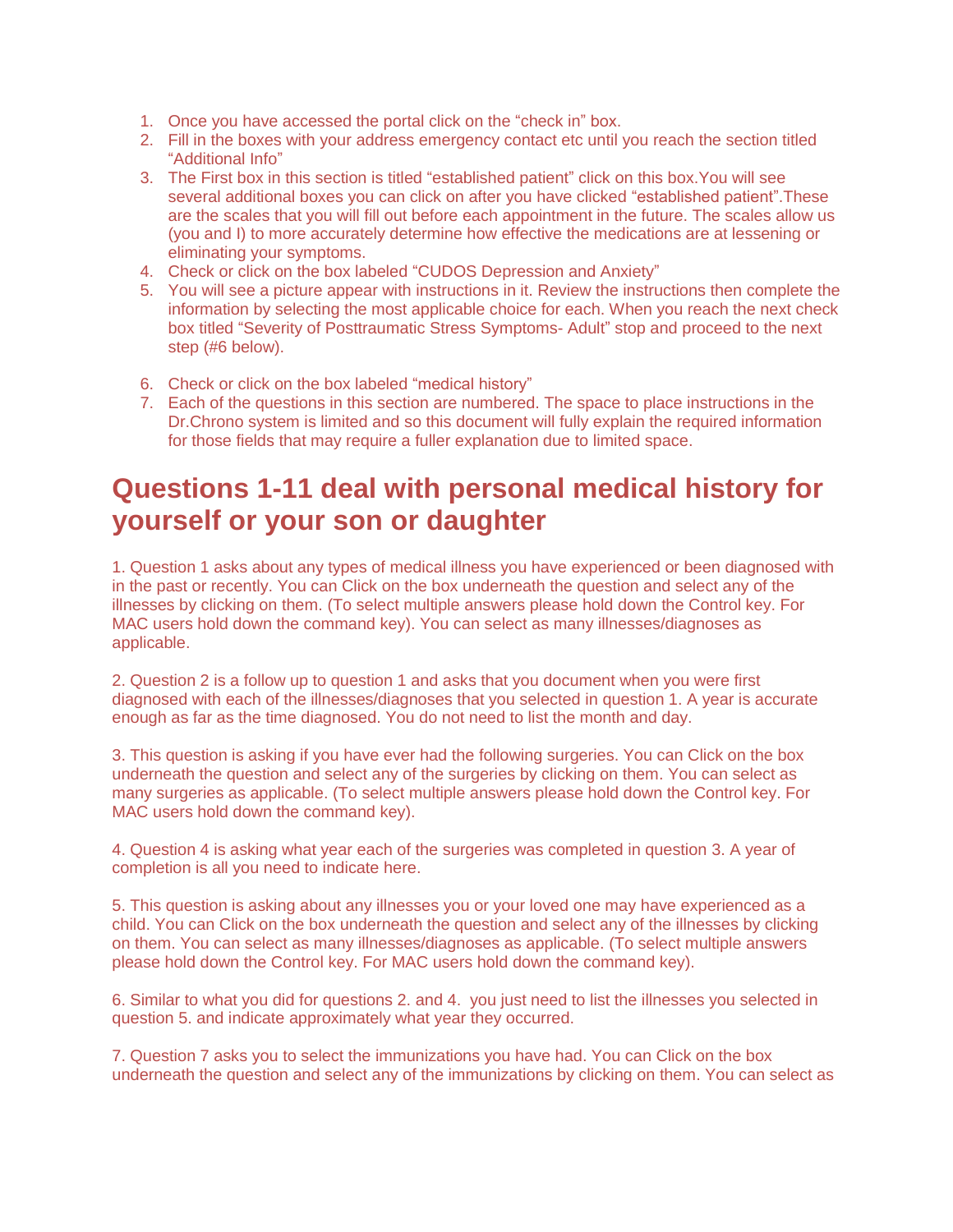many immunizations as applicable. (To select multiple answers please hold down the Control key. For MAC users hold down the command key).

8. Question 8 is asking approximately what year your last physical exam was completed.

9. Question 9 is asking for the name of your primary care physician.

10. Question 10 is asking for the contact information of your primary care physician. A phone and fax number are all that is needed here.

11. Question 11 is asking if you or your loved one sees any type of specialist. Similar to the earlier questions you can select as many providers as applicable by clicking on them in the drop down box.

#### **Questions 12-16 are asking about family medical history for yourself or your son or daughter**

You will need to click on the box titled "Family Medical history" to open this section. Once you click on it the questions will appear.

This group of questions (12-16) can be completed by selecting the appropriate diagnoses/illness for each of the family members that share a genetic bond with you or your son or daughter. You can select as many diagnoses/illnesses as applicable from each of the drop down boxes. (To select multiple answers please hold down the Control key. For MAC users hold down the command key.)

The comments box next to each of the questions can be used to add illnesses or diagnoses that are not contained in the drop down lists.

#### **Questions 17-26 are asking about social history for yourself or your son or daughter**

You will need to click on the box titled "Social History" to open this section. Once you click on it the questions will appear.

17. This question is asking about marital status

18. Question 18 is a follow up to question 17 and is not applicable to children. Question 18 should be completed if you have been divorced in the past. Please include a short typed history in the text box indicating the following;

- (a) To whom were you married.
- (b) How long were you married?
- (c) Reasons for the marriage ending (You (can use a 1-2 word description here such as (unable to get along, infidelity, etc.),
- (d) The number of children you and your partner had during that marriage along with their ages and names.

You can also list past relationships in which you had children in this box and fill in the details as applicable.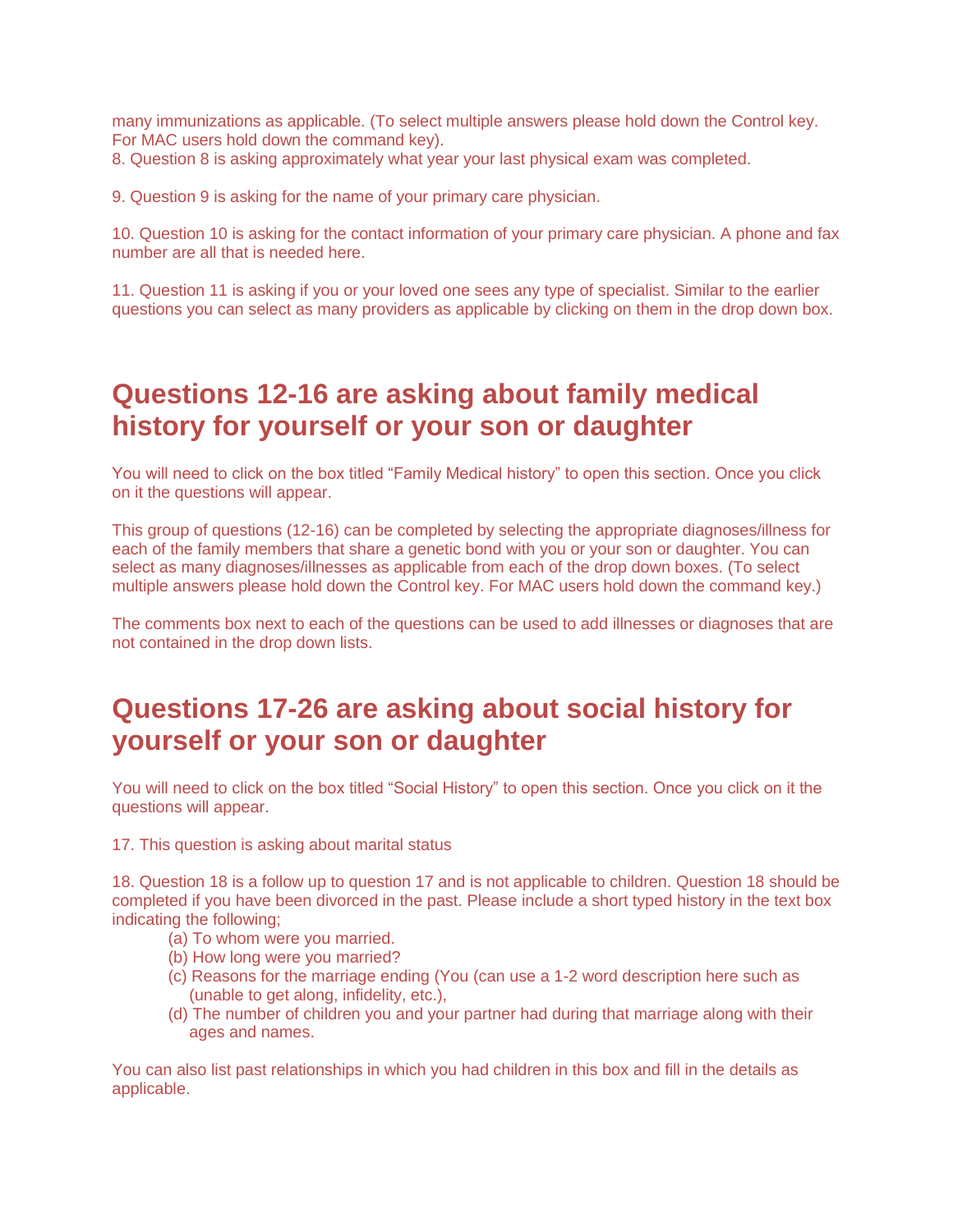19. Question 19 is asking about what kind of dwelling you currently live in. Which can be selected from the drop down box.

20. Question 20 is asking you to list the high school you graduated from and the date of graduation and can be completed like this for example (Central High School, 1978). **This question is not applicable for pediatric patients.**

21. Question 21 is similar to question 20 and asks you to list the college, year of graduation and degree obtained (example; UNO, 1994, Bachelor's in Business) If it is not applicable you can leave it blank. **This question is not applicable for pediatric patients.**

22. Question 22 is asking you to list all of your biological children and their ages. **This question is not applicable for pediatric patients.**

23. Question 23 is asking you list your current occupation. **This question is not applicable for pediatric patients.**

24. Question 24 is asking how long you have been employed at your current place of work (example 1992-1998). **This question is not applicable for pediatric patients.**

25. This question is asking about the frequency (how often) you are having sexual intercourse with your partner. It is used to determine changes in frequency after starting a medication which may or may not affect your libido (desire to initiate or participate in sexual intercourse) **This question is not applicable for pediatric patients who have not engaged in sexual activity.**

26. Question 26 is asking about any sexual difficulties you may have. You can list 1-3 word responses as applicable. Examples could be (a) decreased or limited libido, (b.) partner difficulty with maintaining erection, (c) achieving orgasm, etc. **This question is not applicable for pediatric patients who have not engaged in sexual activity.**

#### **Questions 27-30 are asking about military history (if applicable)**

You will need to click on the box titled "Military Service" to open this section. Once you click on it the questions will appear. This section can be skipped if you have not been enlisted in the military. **These questions are not applicable for pediatric patients.**

27. Question 27 is asking you to specify the branch of the military that you were enlisted in such as; (a) Army, (b) Air force, (c) Navy, (d) National Guard, (e) Coast Guard.

28. Question 28 is asking about whether or not you are still enlisted and on active duty status. You can answer by indicating yes or no.

29. Question 29 is asking you to indicate the type of discharge your received. You can type in honorable or dishonorable or other status as applicable such as medical discharge.

30. Question 30 is asking for the date you were discharged from the military.

#### **Questions 31-32 are asking about legal history**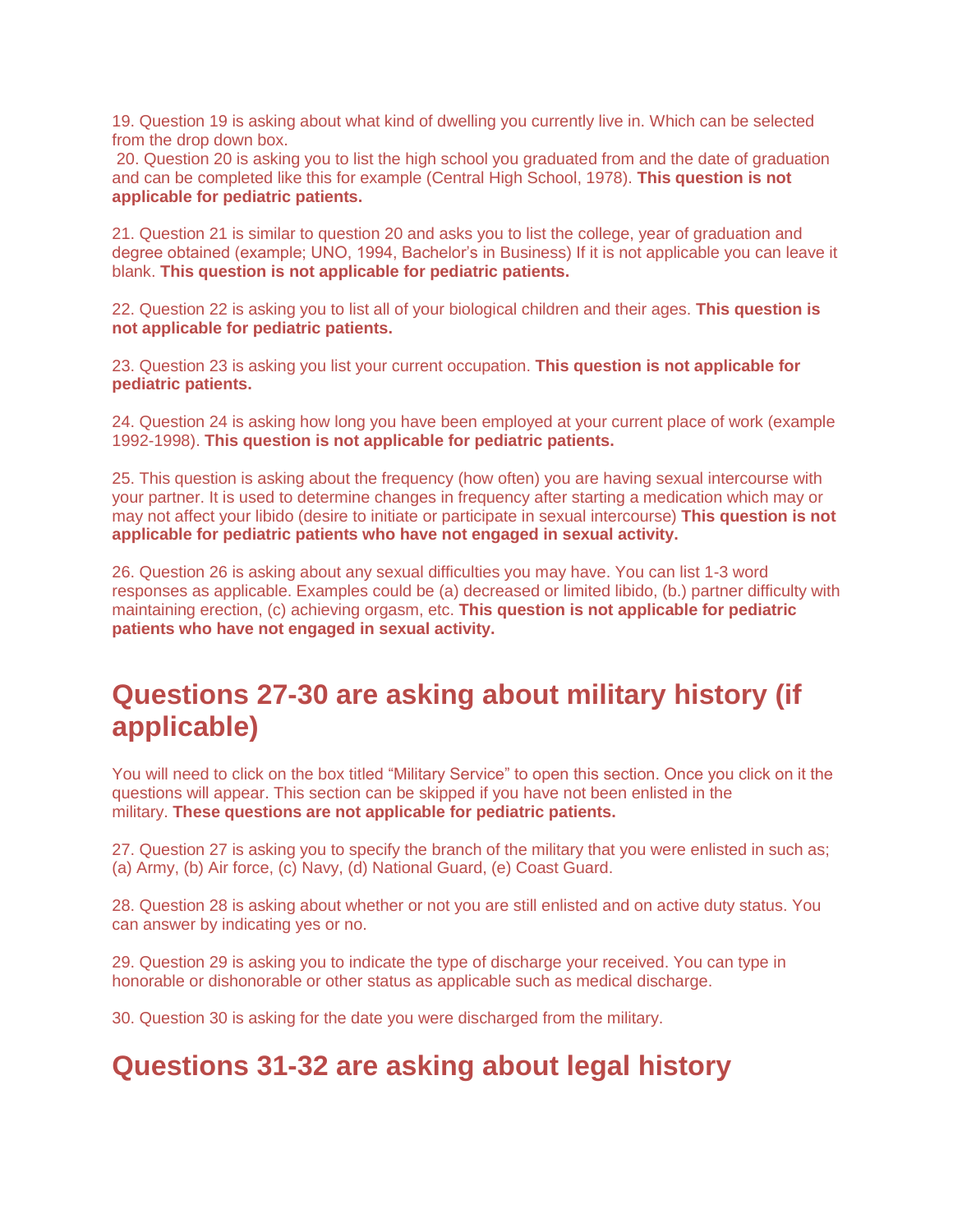You will need to click on the box titled "Legal History" to open this section. Once you click on it the questions will appear. This section can be skipped if you or your loved one has not had any past legal problems.

31. Question 31 is asking if you have ever been arrested and can be answered with a yes or no.

32. Question 32 Is asking if you were convicted of what you were arrested for and if so what date. For this question you should list the charge and date of conviction. For example, DUI (Driving Under the Influence) 2002.

33. This question is asking about any legal problems that you have not been charged with but may currently be experiencing such as divorce.

#### **Questions 34-42 are asking about you or your son or daughters trauma history**

You will need to click on the box titled "Trauma History" to open this section. Once you click on it the questions will appear.

34. Question 34 asks if you feel safe in your current relationship. (**your answer can be kept private and not charted if you wish).**

35. Question 35 is asking for reasons or events which have contributed to you not feeling safe in your current relationship.

36. Question 36 is asking if you have ever felt physically unsafe in a past relationship.

37. Question 37 is asking if you have ever experienced, witnessed or been the perpetrator of sexual abuse.

38. Question 38 is asking for a description of the sexual abuse and duration

39. Question 39 is asking if you have ever experienced, witnessed or been the perpetrator of physical abuse.

40. Question 40 is asking for a description of the physical abuse and duration.

41. Question 41 is asking if you have ever experienced, witnessed or been the perpetrator of emotional abuse.

42. Question 42 is asking for a description of the emotional abuse and duration.

#### **Questions 43-58 are asking about you or your son or daughters psychiatric history**

You will need to click on the box titled "Psychiatric History" to open this section. Once you click on it the questions will appear.

43. Questions 43 asks for a yes or no answer regarding past psychiatric care for you or your loved one.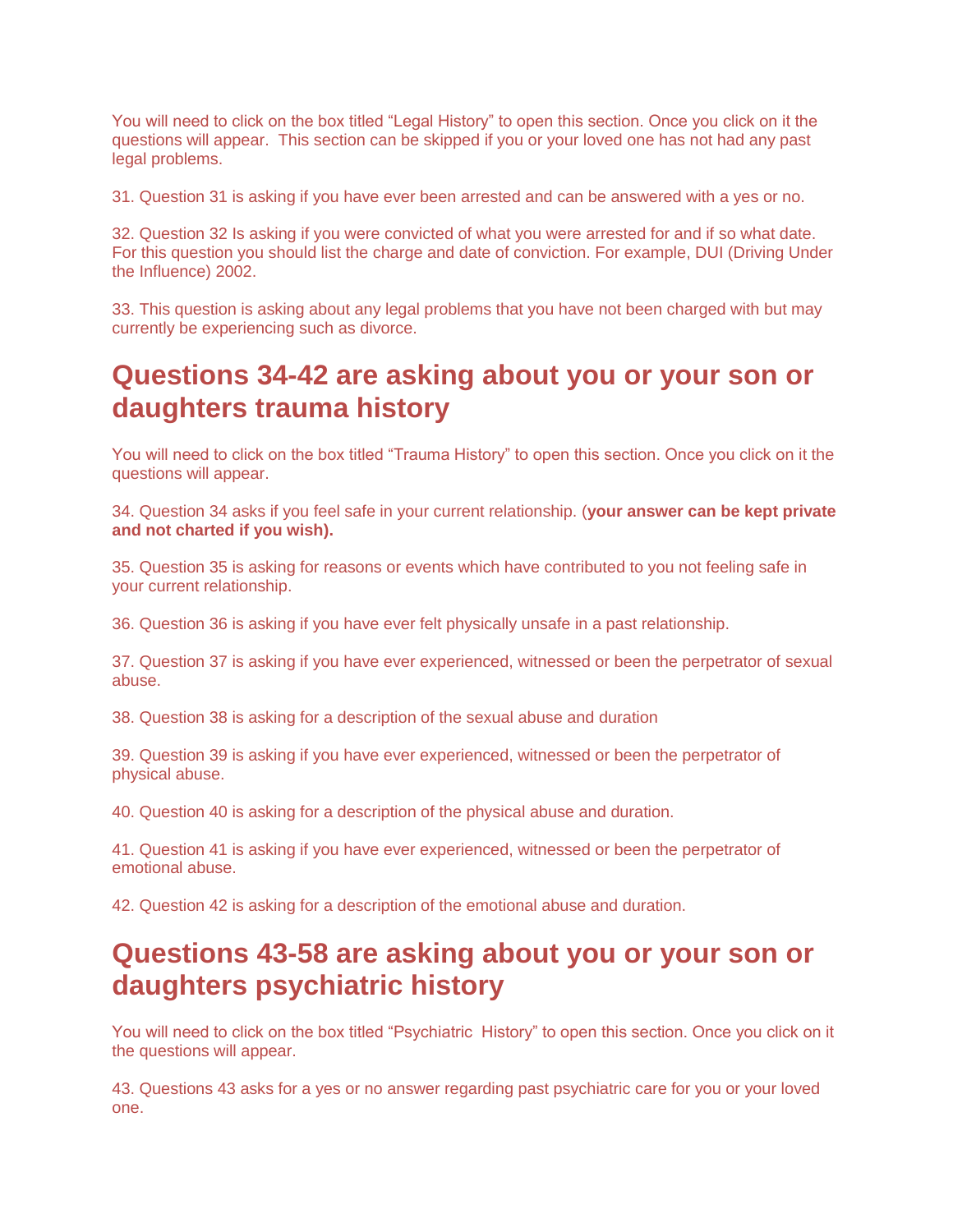44. Question 44 is asking the reason(s) for which care was sought and the duration of the care. For example you could list; depression 2001-2003, 2005-2007. Try to list as many illnesses and diagnoses as applicable and the duration of care for each episode.

45. Questions 45 asks for a yes or no answer regarding past therapy for you or your loved one.

46. Question 46 is asking past therapy the reason for which care was sought and the duration of the care and the provider. For example you could list; depression 2001-2003, 2005-2007, Lisa Thompson. Try to list as many illnesses and diagnoses as applicable and the duration of care for each episode.

47. This question is asking you to list any psychiatric medications you have taken in the past. For this question it is important to list; (a) the medication dosages tried, (b) duration the medication was taken, (c) and the effectiveness of the medication.

48. Question 48 is asking for a list of current psychiatric medications and the dosage.

49. Question 49 asks if you or your loved one has ever experienced thoughts of suicide. If you or your loved one answers yes to this question, please complete questions 50-54.

50. Question 50 is asking for you to list any past suicidal thoughts with the content of the thoughts and the timeframe when the thoughts occurred.

51. Question 51 is asking if you have ever developed a plan for suicide in the past and if so what the plan was.

52. For question 52 please list any past suicide attempts with the method used and the time the attempt occurred.

53. Question 53 is asking about self-harm such as cutting, pinching the skin, burning with hot objects or other methods that may have been used to self-harm.

54. Question 54 is asking for detailed information regarding the methods to self-harm and when those methods were tried.

55. Question 55 is asking if you have ever been hospitalized for psychiatric reasons.

56. Question 56 Is asking for specific information as to why you or your loved one was hospitalized and for how long you were hospitalized.

57. Question 57 is asking about a history of violence and 58 asks you to provide details about the violence.

#### **Questions 59-82 are asking about you or your son or daughter's family and their psychiatric history**

You will need to click on the box titled "Family Psychiatric History" to open this section. Once you click on it the questions will appear.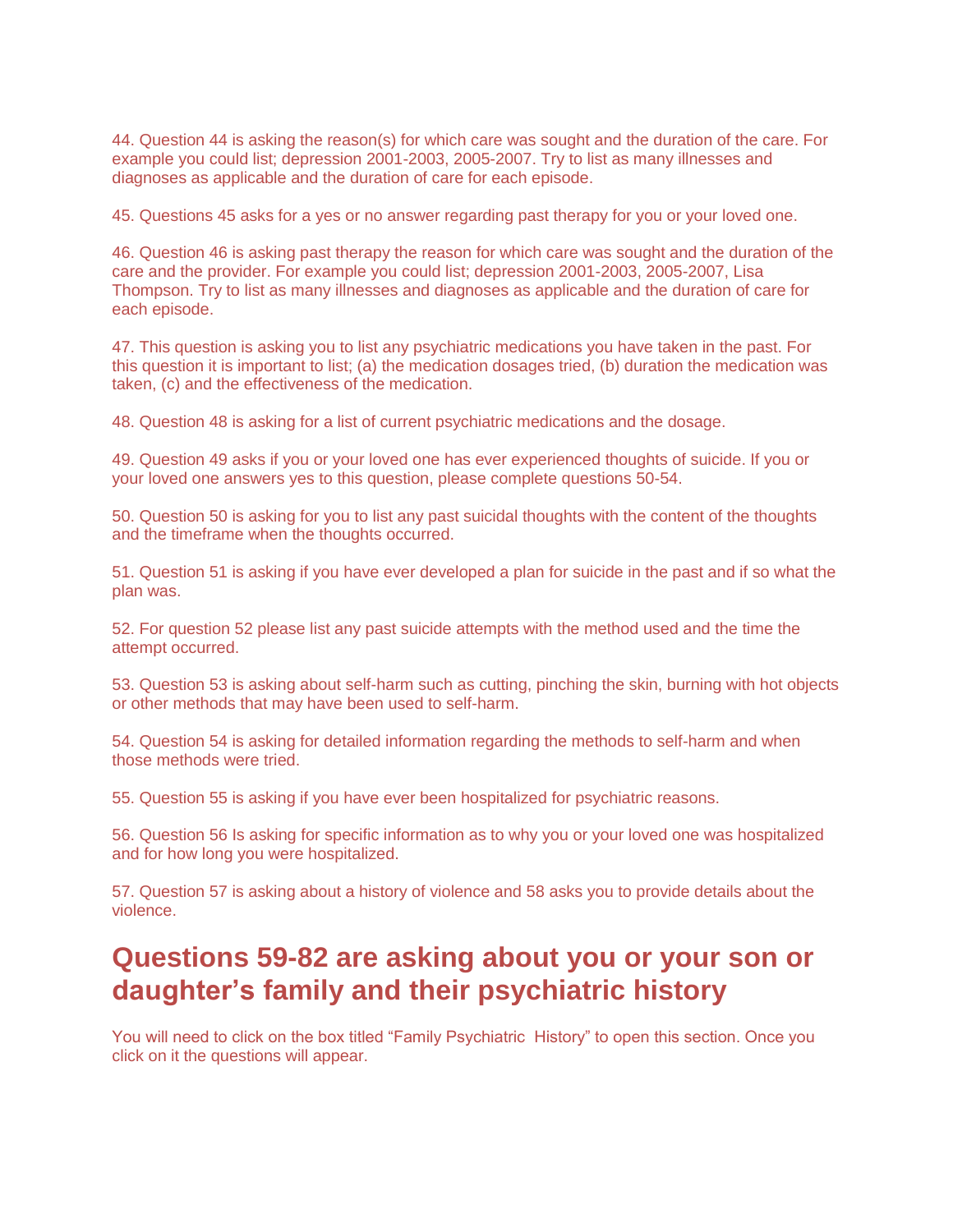59. Question 59 asks about the fathers mental health diagnoses. (These should be confirmed diagnoses which were diagnosed and treated by a Health Care Provider. If they are not confirmed diagnoses they can be listed in the follow up question titled "mental health difficulties). Similar to the other questions with a selection box you can select as many diagnoses as necessary.

60. Question 60 asks about you or the patient's fathers mental health difficulties. This is where you would list any diagnoses or difficulties which have not been diagnosed by a health care provider.

61. Question 61 should be used to list the duration of each applicable diagnoses and the treatment received. This question is important with regards to the treatment because many medications which are effective for a 1st degree relative have a good chance of being successful in alleviating symptoms for you or your loved one.

**Questions 62-82 are a repeat of the first 3 questions as they pertain to different family members**.

#### **Questions 83-90 are asking about you or your son or daughters developmental history**

You will need to click on the box titled "Developmental History" to open this section. Once you click on it the questions will appear. Some of the questions in this section may not be applicable based on individual development.

83. Question 83 asks for a yes or no answer as to whether developmental milestones were met on time. For example did you or your loved one; (a) roll over around 3-6 months, (b) crawl around 6months to a year, (c) walk around 1 year of age, etc.

84 If no areas of development were delayed this question can be skipped. If some areas of development were delayed list the area and the amount of delay.

85. Question 85 is asking if your loved one or you had specific learning disabilities such as intellectual, or social deficits. Specific deficits can be selected for questions 86 and 87.

88. Question 88 is asking if you or your loved one has an IEP ( If so please give a brief description of what is contained in the IEP). This is a helpful document to review during the first appointment so please bring a copy of the IEP if you or your loved one has an IEP.

89. Question 89 asks if you or your child has participated in special education sometimes referred to as resource.

90. Question 90 asks for any additional information around what was done or is being done in the special education classroom.

#### **Questions 91-92 are asking about you, your son, or Daughter's Spiritual History/Practices**

You will need to click on the box titled "Spiritual History" to open this section. Once you click on it the questions will appear.

Question 91 offers a drop down menu with a list of common spiritual practices.